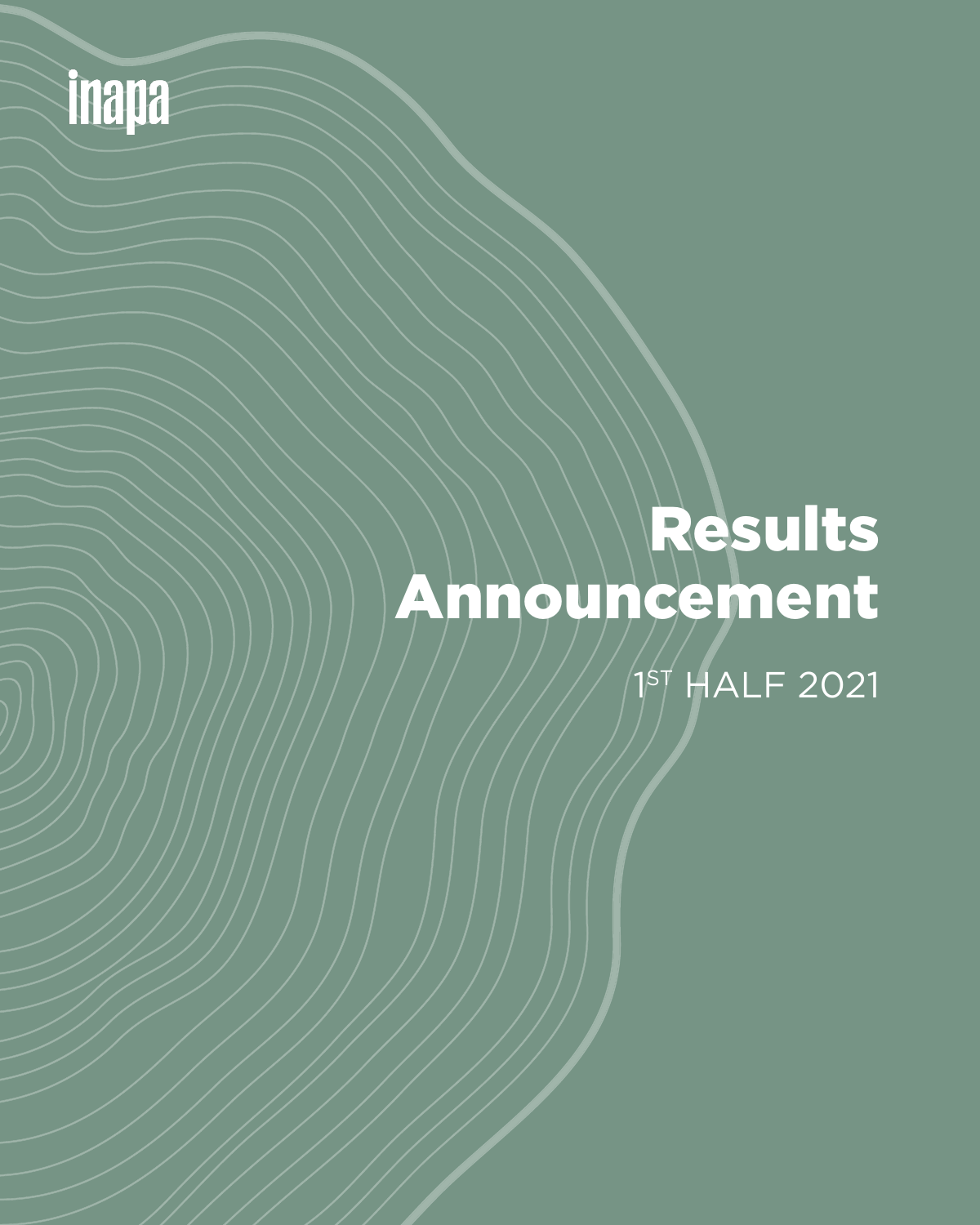### RESULTS

**The Common** 

**Contract Contract** 

- Lockdowns related to Covid-19 with a significant impact on business, limiting paper consumption recovery (market 17% below 2019).
- Sales decreased 73.3M €, or 14.1%, compared to the same period in 2020.
- Gross margin increased to 18.4% of sales, 0.9 pp above the same period of the previous year.
- Net operating costs decreased 7.9M € (10.0% reduction, compared to 2020).
- EBITDA of 9.4M € (more 1.1M €, compared to 2020), corresponding to 2.1% of sales.
- Operating results (EBIT) of 1.6M € (increase of 2.7M $\epsilon$ ).
- Negative net income of 3.0M €.

#### FINANCIAL STRUCTURE

- Net debt increased 10.3M € compared to December 2020 (+20.8M € compared to June 2020), of which 18.3M € in Trade finance.
- Working capital increased 18.5M € compared to December 2020 (+16.3M € compared to June 2020).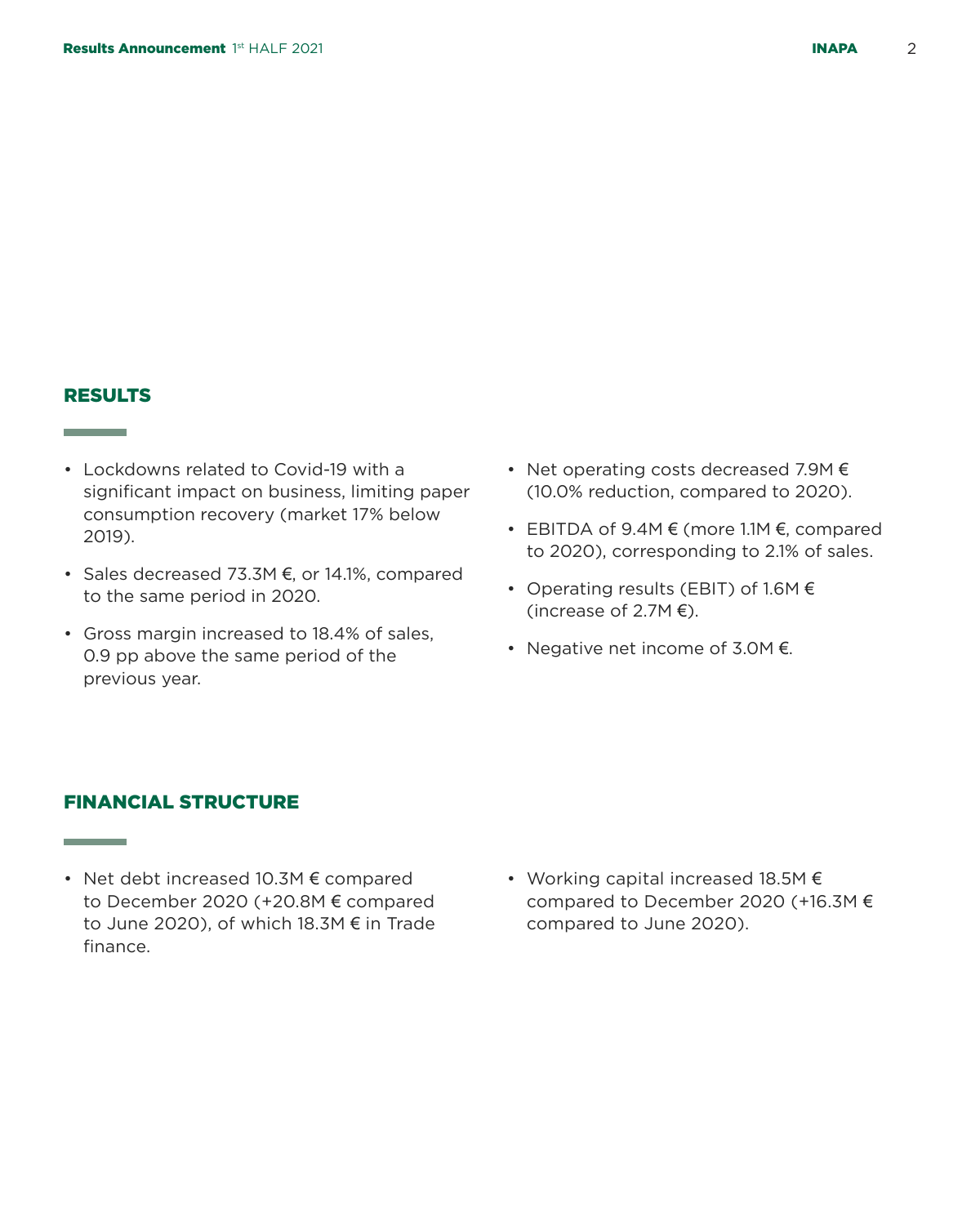|  | INAPA |  |
|--|-------|--|
|  |       |  |

|                                  | <b>1H21</b>        | <b>1H20</b>        | <b>VAR.21/20</b> |
|----------------------------------|--------------------|--------------------|------------------|
| Tonnes ('000)                    | 393                | 460                | $-14.6%$         |
| <b>Sales</b>                     | 445.7              | 519.0              | $-14.1%$         |
| Gross margin                     | 82.0               | 91.0               | $-9.9%$          |
| Gross margin (%)                 | 18.4%              | 17.5%              | $0.9$ pp         |
| Net Operating costs              | 71.4               | 79.3               | $-10.0%$         |
| Operating Income                 | 13.2               | 13.4               | $-0.8%$          |
| <b>Operating Costs</b>           | 84.7               | 92.7               | $-8.6%$          |
| Impairment of current assets     | 0.9                | O.9                | 7.2%             |
| Re-EBITDA                        | 9.6                | 10.8               | $-10.9%$         |
| Re-EBITDA (%)                    | 2.2%               | 2.1%               | $0.1$ pp         |
| Costs/ (Profits) non current     | 0.2                | 2.4                | $-2.2$           |
| <b>EBITDA</b>                    | 9.4                | 8.4                | 12.7%            |
| EBITDA (%)                       | 2.1%               | 1.6%               | $0.5$ pp         |
| <b>EBIT</b>                      | 1.6                | $-1.2$             | 2.7              |
| EBIT(%)                          | 0.4%               | $-0.2%$            | $0.6$ pp         |
| Net Financial function           | 7.0                | 8.2                | $-15.1%$         |
| <b>EBT</b>                       | $-5.4$             | $-9.4$             | 4.0              |
| Income tax                       | 2.4                | 1.0                | 1.4              |
| Net income                       | $-3.0$             | $-8.4$             | 5.4              |
|                                  |                    |                    |                  |
|                                  | <b>JUNE 30, 21</b> | <b>JUNE 30, 20</b> | <b>VAR.21/20</b> |
| Net Debt                         | 325.4              | 304.6              | 6.8%             |
| Net Debt excluding Trade Finance | 250.7              | 245.8              | 2.0%             |
| Interest coverage                | 1.4x               | 1.3x               | 0.1 x            |

91.5

75.2

21.7%

(Amounts in MILLION EUROS except when specified otherwise)

Working capital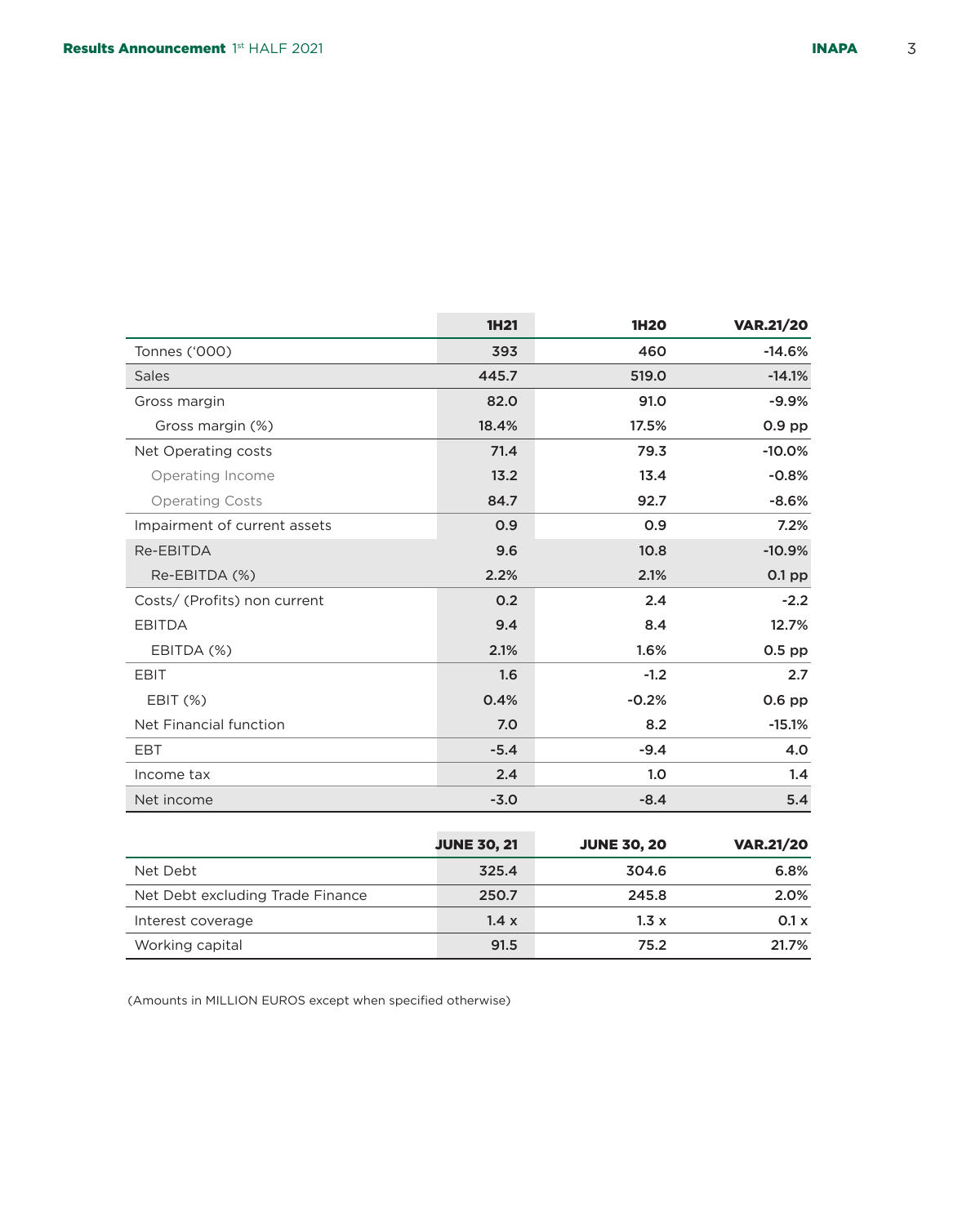# Relevant Events

30.04.2021 2020 Results Announcement

30.04.2021 2020 Annual Report Publication

30.04.2021 Notice of Ordinary General Meeting

21.05.2021 Ordinary General Meeting

### SUBSEQUENT EVENTS

No subsequent events have been recorded up to the release of this announcement.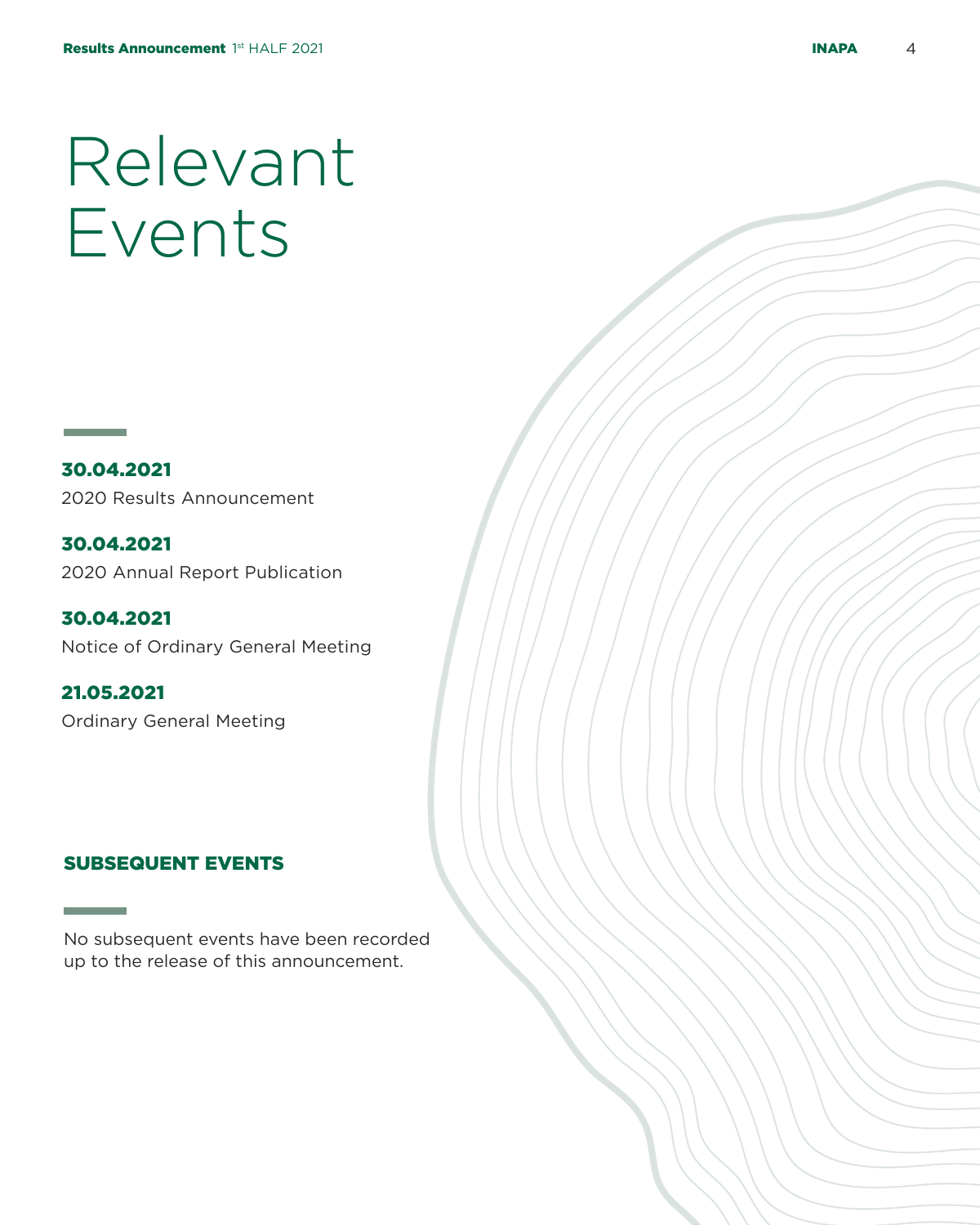## Consolidated Performance

During the first half of 2021 the pandemic outbreak continued, with the confinements that took place impacting significantly the economic environment, which naturally had a significant effect on the activity of the Group's subsidiaries, particularly in Germany.

The travel restrictions imposed in the first half had a particular influence on the implementation of the new ERP in Germany, extending the transition period beyond what was initially planned, with repercussions on commercial and logistical activities throughout the first half of 2021, but in the meantime surpassed with the conclusion of the migration process.

In this context, Inapa's consolidated sales amounted to 445.7 million euros, a decrease of 14.1% compared to the same period last year. Paper sales in tonnes decreased 14.6%.

Sales related to complementary businesses of packaging, visual communication and office consumables recorded a growth of 2.7% in the first six months of the year compared to the first half of 2020.

The different areas showed distinct behaviors, with strong growth in the area of packaging compared to the same period of the previous year, and with the visual communication area registering a fall, more penalized by the Covid-19 outbreak due to the widespread postponement of events and fairs.

Gross margin in the first six months of 2021 amounted to 18.4% of sales, +0.9 pp compared to the same period in 2020. Despite the drop in sales, we continued to work on a careful pricing management and on improving the sales mix, by focusing on higher margin products.

Net operating costs, excluding impairment of current asset, recorded a decrease of 7.9 million euros in the first half of 2021 compared to the first half of 2020, a reduction of 10.0%. In 2021 we have already fully benefited from the gains resulting from the reorganization of the logistics and distribution network in the Paris area, completed at the end of 2020, as well as from the restructuring implemented in the first quarter of 2021 in Spain.

The gains inherent in the integration plan and capture of synergies with the merger of the operations in Germany were already significant, but still below to their medium-term potential. In 2021 there was a strong decrease in government supports obtained, namely layoffs, despite the still tenuous market recovery.

Impairment of current assets in the first half of 2021 remained in line with the same period of 2020 and amounted to 0.9 million euros, 0.2% of sales. Inapa maintains strict risk monitoring, following rigorous internal credit control procedures for its customer portfolio,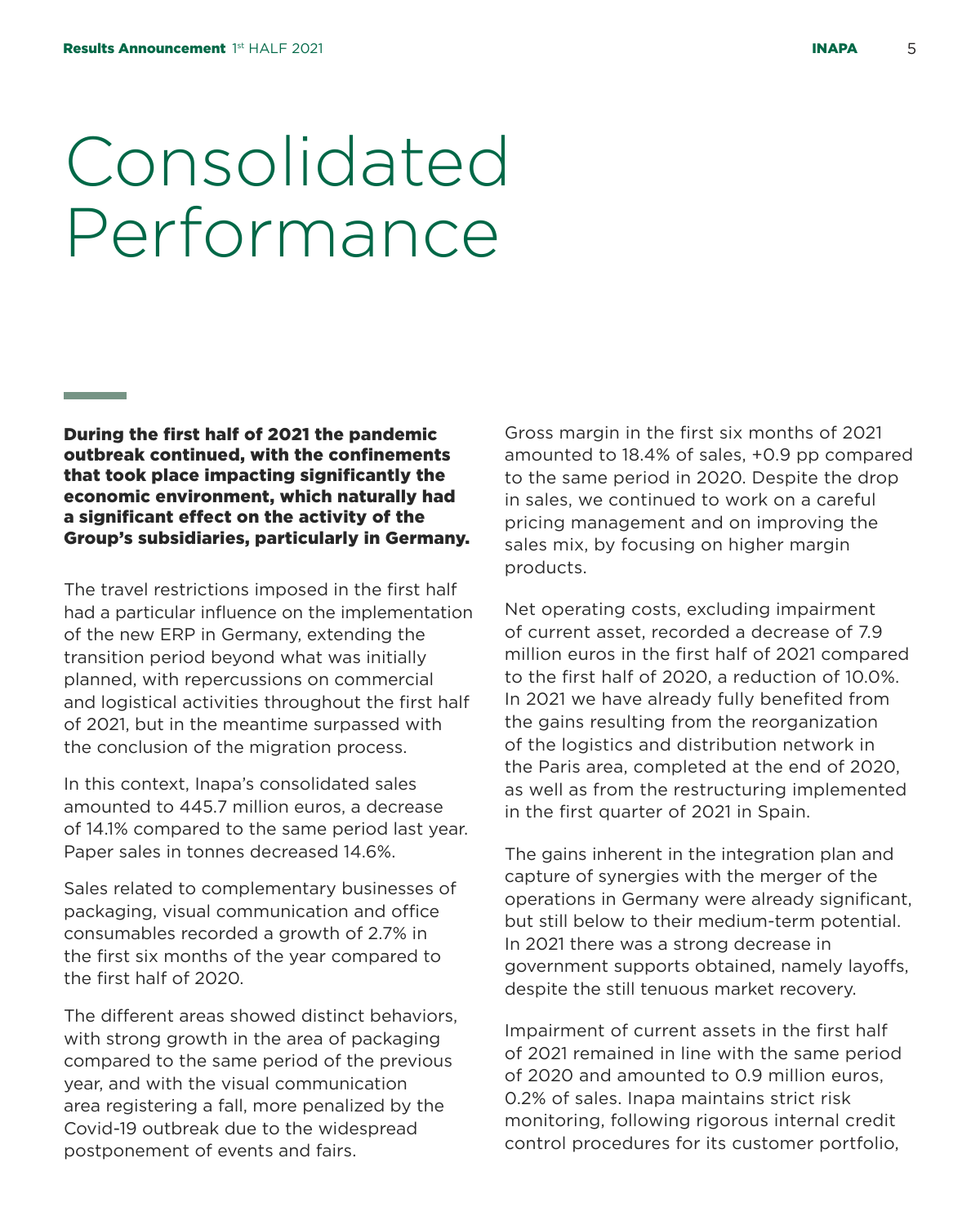always working in close coordination with the Group's credit insurer.

Re-EBITDA amounted to 9.6 million euros in the first half of 2021, corresponding to 2.2% of sales.

Non-recurring costs totaled 0.2 million euros (-2.2 million euros compared to 2020) and relate to expenses with the restructuring processes still taking place in the logistics and commercial areas.

EBITDA was 9.4 million euros (2.1% of sales), 1.1 million euros above 2020.

Operating results (EBIT) were 1.6 million euros, an improvement of 2.7 million euros.

Financial charges for the first half of 2021 decreased 1.2 million euros to 7.0 million euros compared to the same period in 2020. This progression is essentially due to the reduction in the average cost of debt reflecting a greater weight of debt associated with the activity financing.

Consolidated earnings before taxes were negative 5.4 million euros. Income tax amounted to 2.4 million euros, of which around 0.4 million euros are related to current taxes and 2.8 million euros are related to deferred taxes, leading to a negative net income in the first half year of 2021 of 3.0 million euros.

Working capital increased by 16.3 million euros compared to June 2020, to 91.5 million euros. This increase results from a higher level of customer balances, reflecting the activity increase during the second quarter (following the progressive lifting of containment measures) and a lower balance of suppliers, explained by access to exceptionally extended payment terms in the second quarter of 2020 On the other hand, the decrease in inventories already reflects the optimization of the logistics network resulting from the consolidation of warehouses.

Consolidated net debt stood at 325.4 million euros, 10.3 million euros more than in December 2020. This evolution results essentially from the increase in Trade Finance (+18.3 million euros), associated with factoring contracts, to finance the higher working capital needs arising from the recovery of activity in the second quarter of 2021. The balance of short-term debt remained stable, with current debt excluded from Trade Finance standing at 51.7 million euros, ie 15% of the total gross debt (14% in December 2020).

To face the uncertainty of the impact of the Covid-19 pandemic, the Group raised in 2020 several State guaranteed credit lines. Some os these were revised in 2021, with the extension of the maturity up to 60 months the inclusion of an additional 12-month moratorium.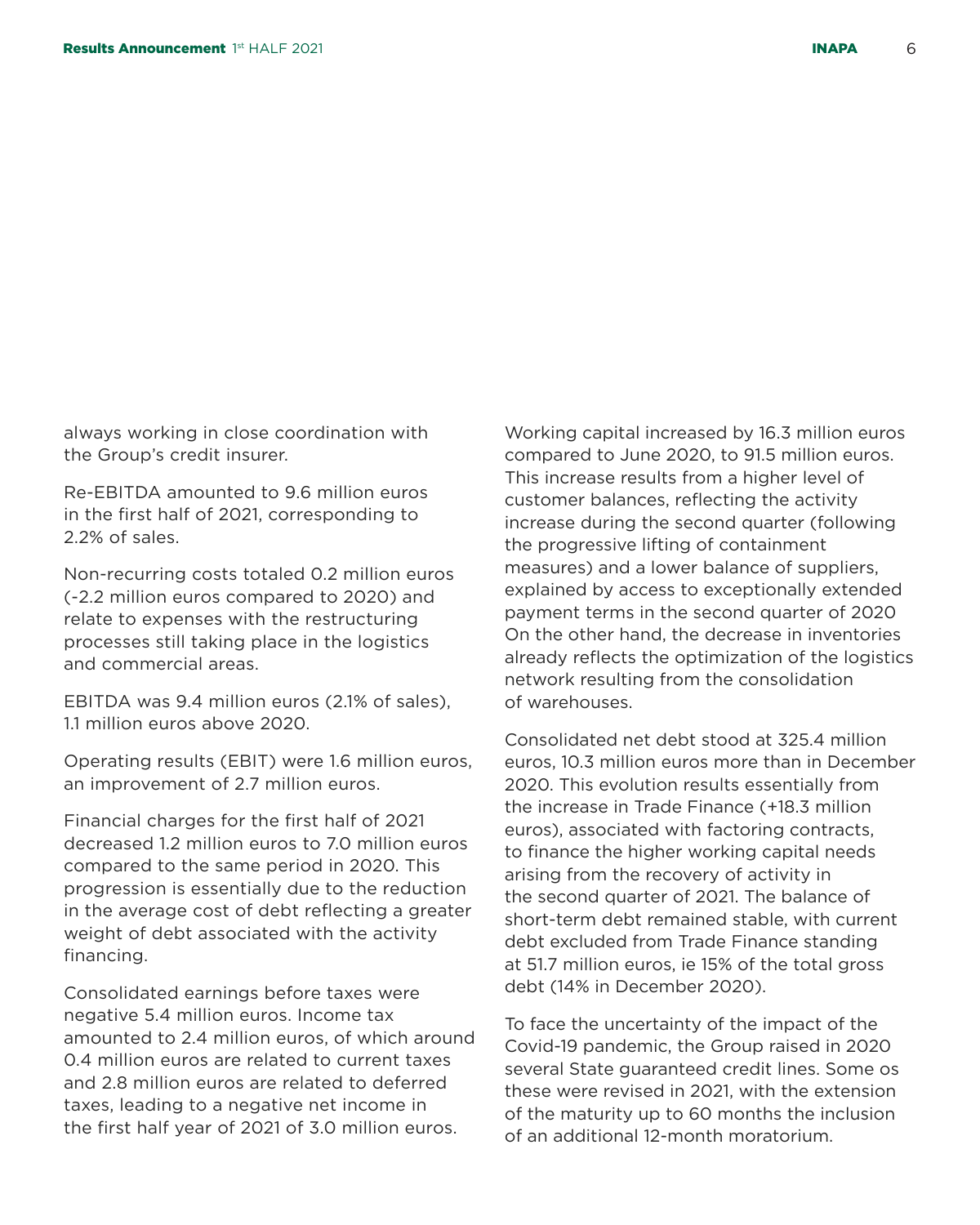## BUSINESS AREAS PERFORMANCE

#### The pandemic outbreak had a significant impact on the activity developed by the Inapa Group, namely in the Paper and Visual Communication areas.

We continued with the strategy of improving the sales mix, supported by the adaptation of the product portfolio to the needs of customers and the reorganization of the commercial areas, in conjunction with a systematic focus on efficiency and productivity, through the continuous adjustment of business models and organization. In this sense, we carried out a sale and lease back operation of Markt Schwaben warehouse and the sale of Porto Salvo warehouse, with a net joint impact of 3.0 million euros.

Inapa continues to invest in the development of complementary packaging and visual communication businesses, which in the first half of 2021 recorded an overall increase of around 3% compared to the same period of 2020, with a very positive contribution in terms of operating results.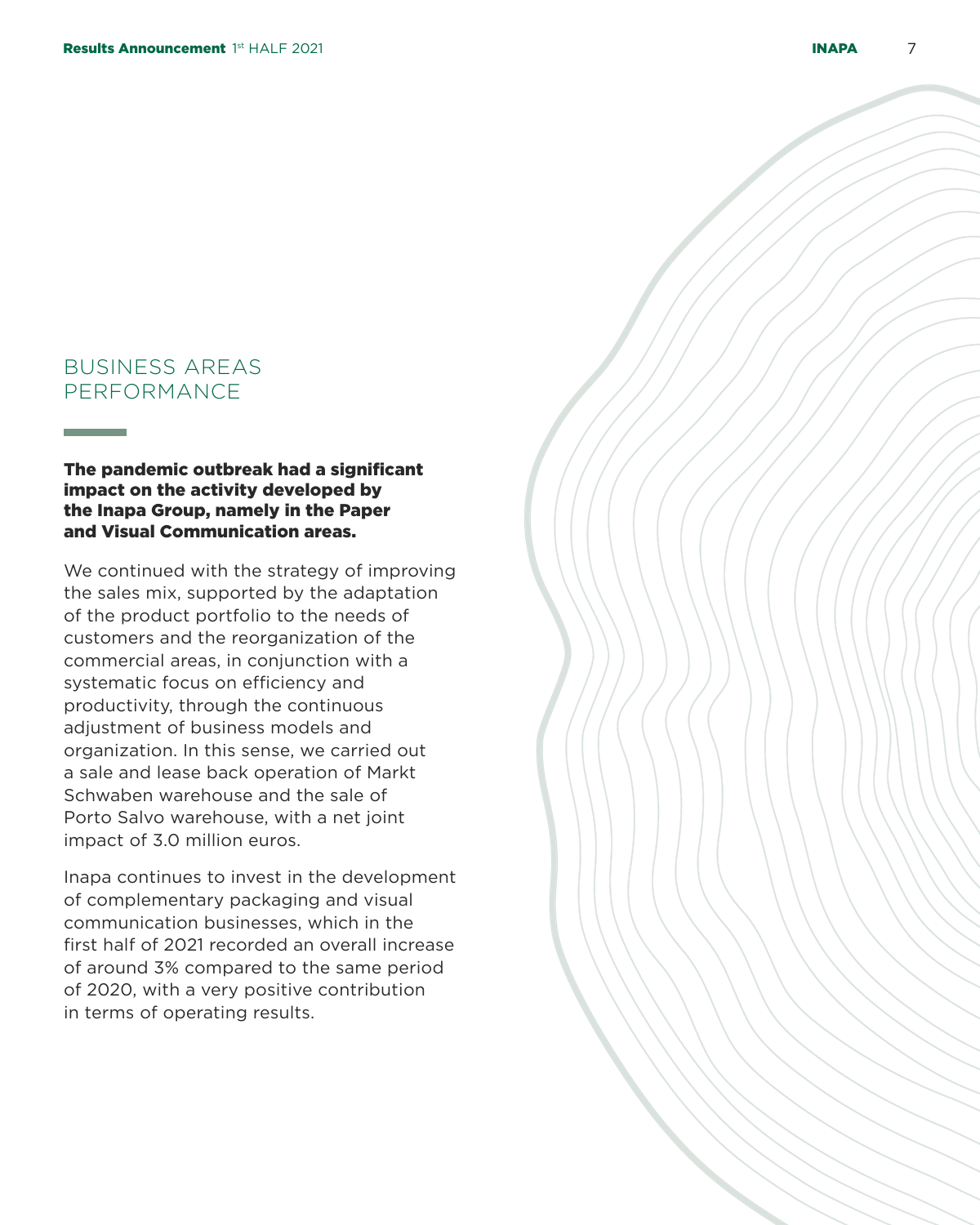### PAPER

In the first quarter of 2021 there was still a sharp drop in turnover in the different geographies, with activity recovering from the second quarter as the containment measures were being lifted.

The activity in Germany was strongly impacted by travel restrictions, which caused a considerable delay in the conclusion of the transition process to the new ERP, causing several inefficiencies on the commercial area as well as on the logistics and customer service. The implementation of the new ERP has already been concluded with the end of travel restrictions, and it is now possible to recover and improve service levels and efficiency.

In this context, volume sales in the first half of 2021 registered a drop of 14.6% compared to the same period of 2020, to 393 thousand tonnes. In value, sales amounted to 403.0 million euros (-17.2% compared to the first half of 2020).

The average sales price $(1)$  recorded, in the first six months of 2021, a growth of 1.8% compared to the second half of 2020 (-1.5% compared to the same period of 2020). As a result of the fall in demand in Europe, we witnessed in the first months of 2021 some price stability on the producers' side.

However, from the second quarter onwards there was a resumption of price increases, sustained by a higher rate of utilization of production capacity induced by the closure or conversion of mills and by the disruption of global logistics chains together with the need to deal with increases in raw materials, namely in the cost of pulp, chemicals and energy.

Inapa remains focused on boosting the cross-selling of packaging materials, visual communication and graphic and office consumables, as a way of increasing its penetration with customers, thus balancing part of the decrease in paper. In this sense, we continued to explore cross-selling in the packaging area through the sale of hygiene and safety products, in the area of protection and social distancing equipment, sign & display and adhesive & floor marking.

The operating results (EBIT) of this business were positive by around 1.0 million euros (increasing around 3.1 million euros compared to 2020), as a result of the increase in the margin, accross all geographies, as well as cost containment measures following the implementation of restructuring plans in Germany, France and Spain.

<sup>(1)</sup> Average sales price: Paper sales / Tonnes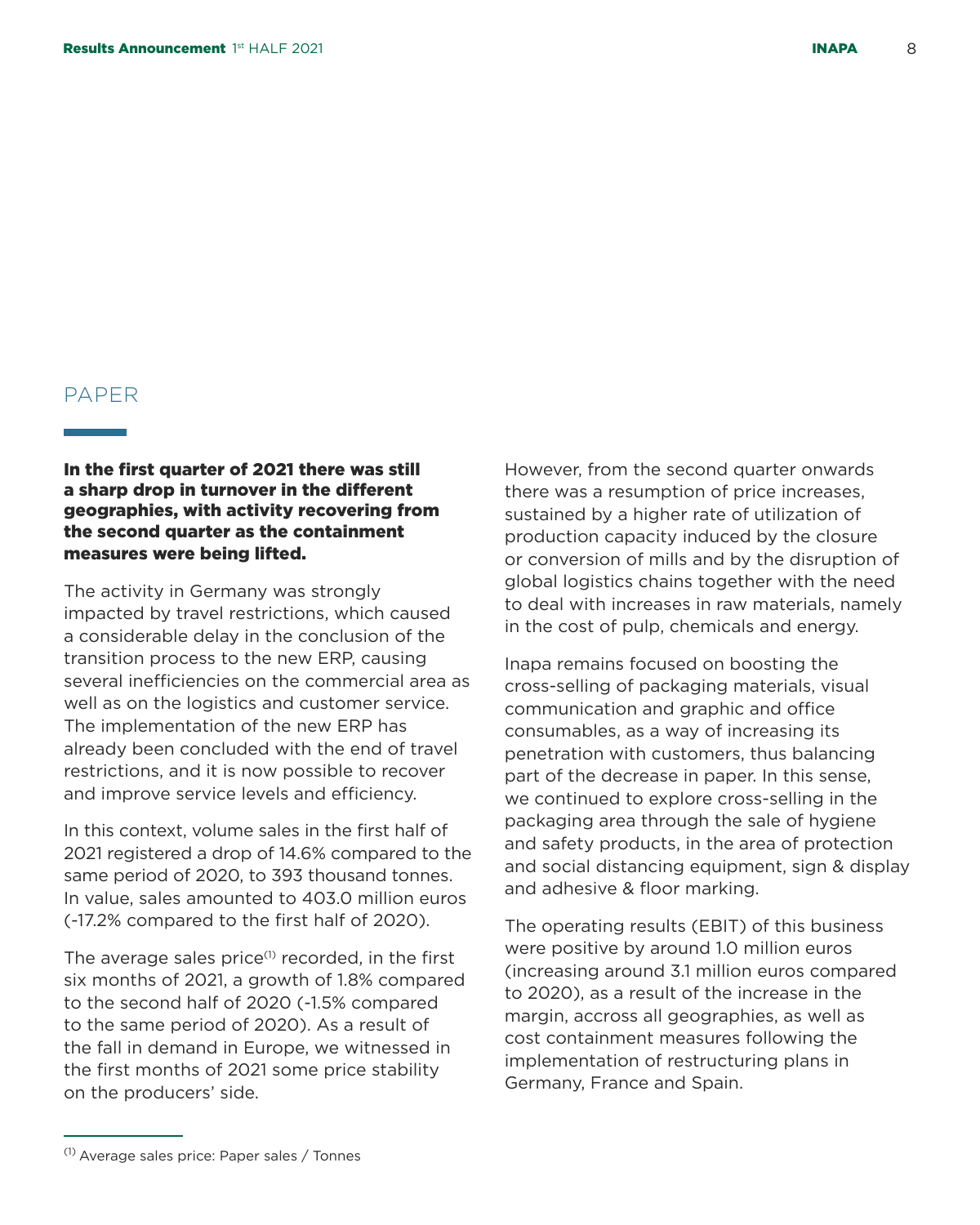## PACKAGING

#### The Inapa Group's packaging companies business accounted for 42.4 million euros in sales, showing an increase of around 13% compared to the first half of 2020.

This evolution reflects a good sales performance for the health and safety sectors (on the hygiene and safety parts), agro-food and food processing sectors and packaging for e-commerce or transport boxes (food, medicine, etc.), along with sales recovery for the cosmetics, automobile and electronics industries.

The operational results (EBIT) of the packaging companies were 2.6 million euros, representing 6.2% of sales (1.8 million euros and 4.7% in the same period of 2020).

The improvement in the EBIT margin reflects the continuous effort to protect the margin through a very disciplined pricing policy, despite price pressures on producers due to the increase in the cost of raw materials due to the scarcity, namely, of steel and plastic.

### **VISUAL** COMMUNICATION

#### The visual communication business recorded a turnover of 14.2 million euros, a decrease of about 19% compared to the same period of 2020.

The first half of 2021 continued to be marked by the cancellation of major fairs in the specialty. We witnessed a slight recovery in the market as of March, together with a greater willingness, by our customers, to invest, although with a low flow of incoming orders compared to the same period of the previous year (decrease particularly in the LFP (Large Format Printing) in its Hardware, Media and Inks components).

In order to counter the market trend, Inapa launched a more intensive plan of visits to customers and marketing campaigns (Demos, Newsletters, promotions, etc.) together with a focus on diversifying the sales mix towards higher value-added products such as the specialty media.

Despite the drop in activity, operating results were positive (170 thousand euros), as a result of the efficiency measures implemented.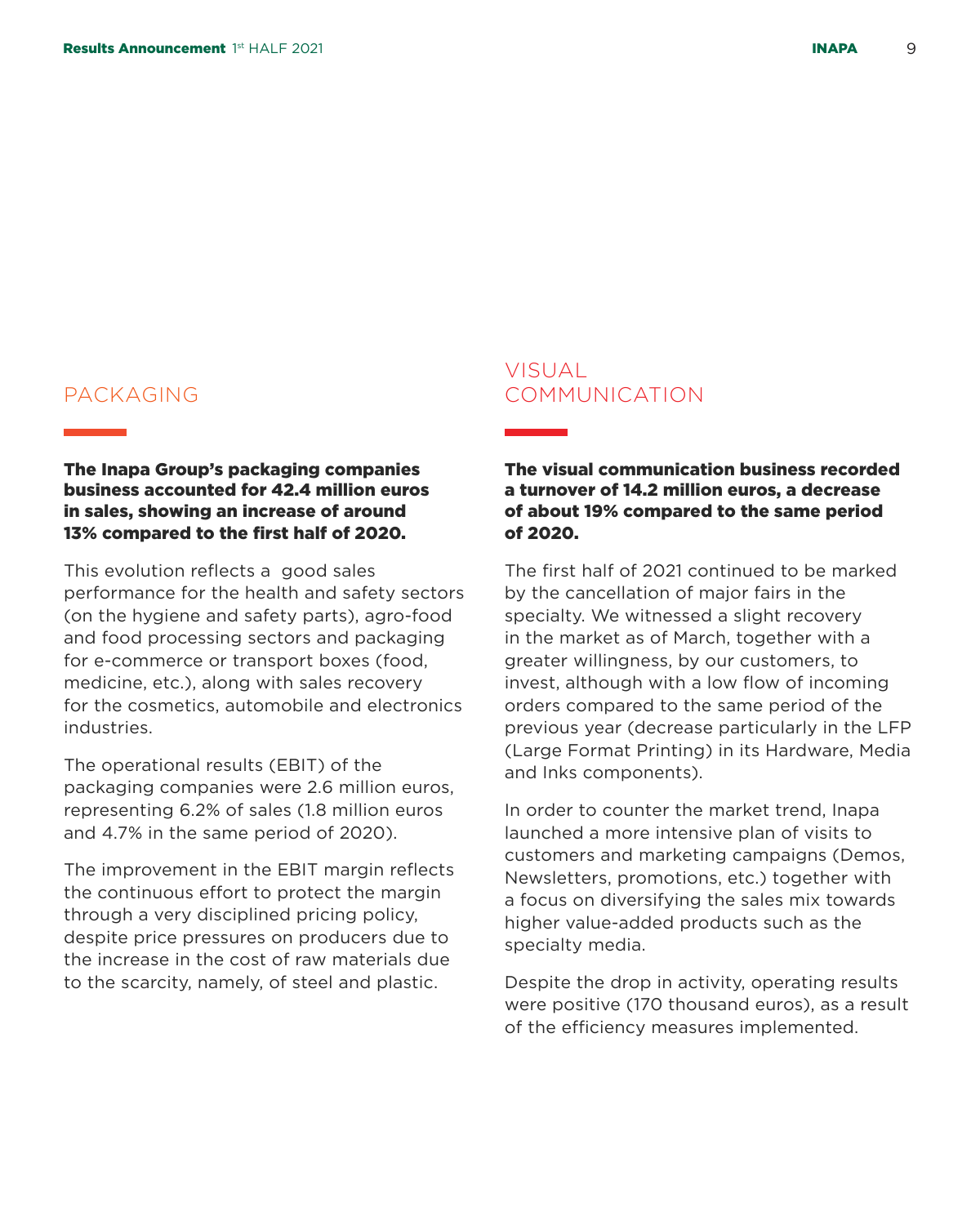## FUTURE PROSPECTS

The pandemic continued to have a relevant economic impact during the first months of 2021, despite the progress of the vaccination campaigns and the substantial supplementary fiscal policy measures announced.

The containment measures in the first half of 2021 were significantly stricter than expected, with a rapid reversal of these measures being expected in the second half.

It is expected that the end of restrictions (reopening of all trade, greater mobility, return to tourism and events...) should translate into a recovery in consumption in the most affected business segments (graphic and office papers and viscom), although very probably the change in work habits could be reflected in a part-time return to the office, with an impact on consumption levels that may be below those prior to the pandemic.

We still do not have full visibility on the medium-term impact of the pandemic in the sectors in which we operate, and we must anticipate the maintenance of the digitalization trend that has been felt. In the short term, we are witnessing, on the one hand, a general drop in demand for coated and uncoated papers for the printing industry, schools or offices, as a result of the

containment measures implemented, on the other hand, unprecedented opportunities have been created in the area of packaging with the growing demand for products for the food or health industry, packaging for e-commerce, etc.

During the first months of 2021, and taking into account the decreases in consumption, paper producers kept prices stable. However, with the maintenance of pressure on raw material costs, associated with higher energy and chemical costs, we again witnessed a generalized movement of price increases from the second quarter onwards, supported by a higher rate of use of the productive capacity induced by the closure or conversion of mills and a disruption of global supply chains.

As a result of longer-term containment measures in Germany and consequent travel restrictions that were imposed over the last year, the transition period for the new ERP in this geography has been extended beyond what was initially planned, with repercussions on commercial and logistical activities throughout the first half of 2021. These operational difficulties resulted in a drop of around 74 million euros in turnover in this geography, while in the other countries the level of activity remained stable.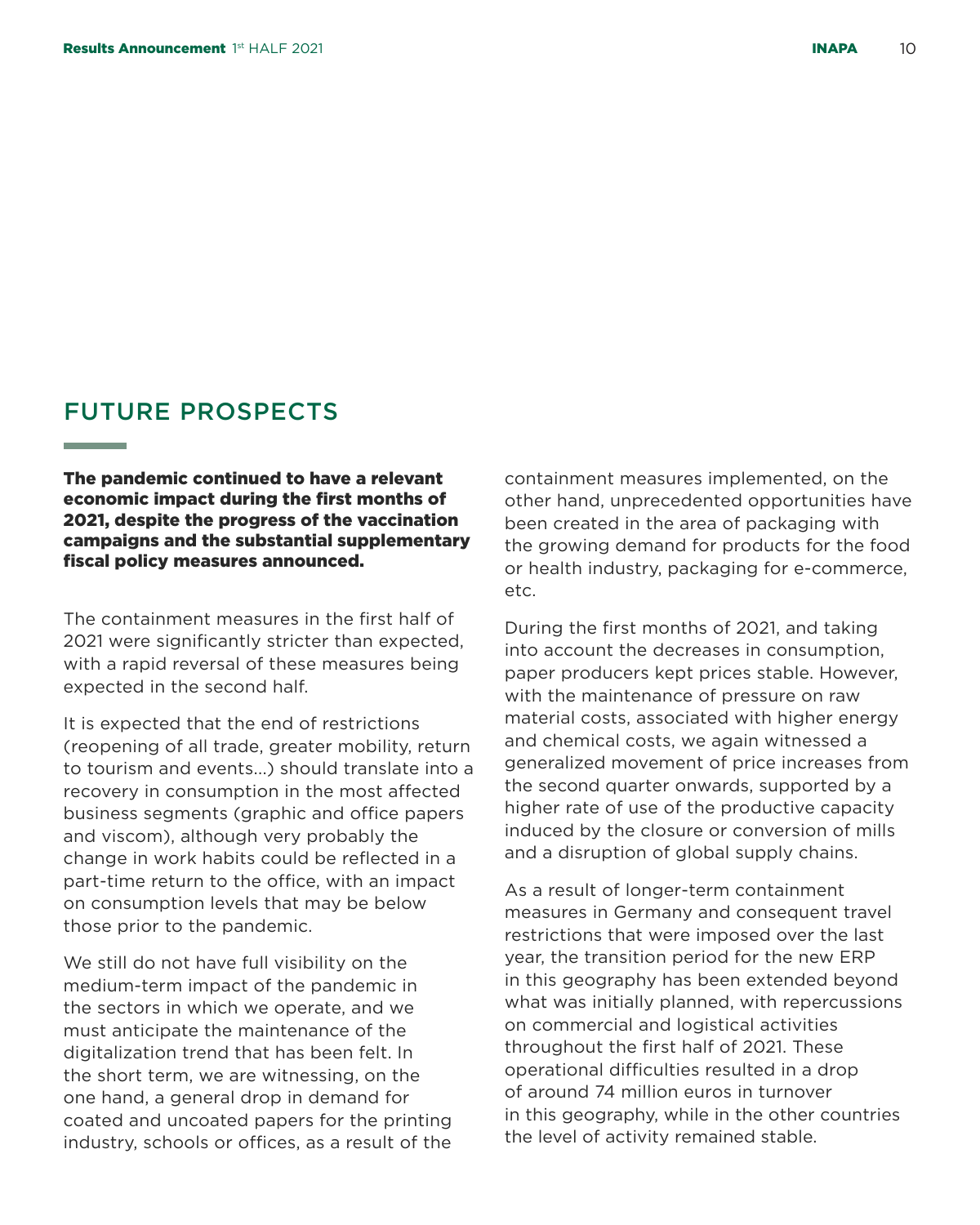With the conclusion of the ERP migration already achieved, we expect to progressively resume the level of activity in Germany.

Despite the unfavorable context, Inapa maintained its focus in 2021 on improving the margin, through both the optimization of the product-mix (stimulating sales of higher value-added products and through electronic channels) and a very strong pricing policy discipline, a focus that should remain a fundamental pillar of Inapa's strategy in the future.

The implementation of an organizational structure with reduced operating costs, leveraging scale and investing in flexibility, will also remain a key line of action. We continued with the plan to integrate our operations in Germany, where we have already achieved significant cost reductions, where there is still great potential in the medium term. In 2021 we are also benefiting from the savings from the reorganization of the Paris area logistics operation, which we concluded in 2020, as well as from the impact of the restructuring implemented in the first quarter of 2021 in Spain.

As already mentioned, we continued with the implementation of the Group's new ERP (SAP 4/HANA), despite the impact of travel restrictions associated with Covid-19, imposed both in 2020 and in 2021.

After the conclusion of the implementation at Inapa Deutschland, we are already moving forward with the roll-out to other geographies.

Besides the obvious benefits of cost reduction and increased productivity, the harmonization of processes and systems across all the Group's operations will enhance the Group's strategy of creating shared centers for some functions, which started at the end of 2020. To notice also the transformational impact on our ecosystem of IT applications, reducing their complexity and maintenance effort.

Inapa will also continue to invest in the packaging and visual communication businesses, promoting organic growth through greater penetration in the markets where it operates and the reinforcement of cross-selling. Given that these businesses are highly fragmented, we will also actively pursue investment opportunities that present prospects for growth, profitability and value creation in line with the Group's standards.

We will maintain a disciplined approach to working capital management, which is particularly important in a context of uncertainty. This attitude, together with the management of treasury support funds obtained within the scope of Covid-19 and the moratoria granted by the main financial institutions, allow us to anticipate, in a context of progressive recovery of the activity, the maintenance of the cash balance.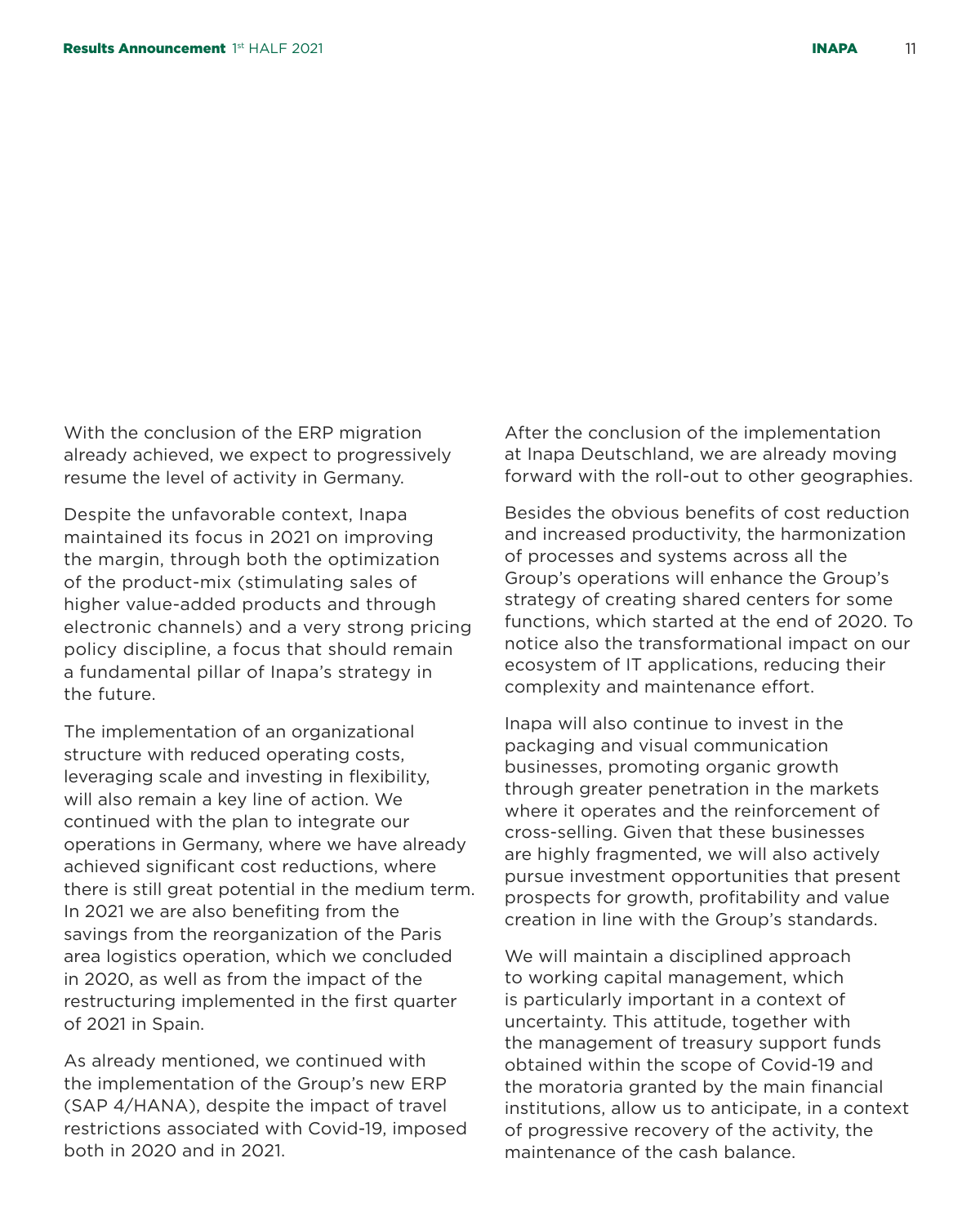# Interim Consolidated Accounts

## INAPA - Investimentos, Participações e Gestão, SA

CONSOLIDATED INCOME STATEMENT AT JUNE 30, 2021 AND JUNE 30, 2020 (Amounts in thousands of Euros)

|                                                                    | <b>JUNE 30, 2021</b> | <b>JUNE 30, 2020</b> |
|--------------------------------------------------------------------|----------------------|----------------------|
| <b>Tonnes*</b>                                                     | 392 922              | 459 974              |
| Sales and services rendered                                        | 453 015              | 526 943              |
| Other income                                                       | 5 910                | 6 2 5 8              |
| <b>Total income</b>                                                | 458 925              | 533.201              |
| Cost of sales                                                      | $-361086$            | $-428880$            |
| Personnel costs                                                    | $-45350$             | $-50310$             |
| Other costs                                                        | $-43039$             | $-45624$             |
| <b>Operating results before</b><br>depreciations and amortizations | 9449                 | 8388                 |
| Depreciations and amortizations                                    | $-7869$              | $-9552$              |
| <b>Operating results</b>                                           | 1580                 | $-1164$              |
| Gains / (Losses) in associates                                     | $-13$                | $-75$                |
| Net financial function                                             | $-6.983$             | $-8165$              |
| Net profit before income tax                                       | $-5416$              | -9404                |
| Income tax                                                         | 2 4 0 0              | 987                  |
| Net profit $/$ (loss) for the period                               | $-3016$              | $-8416$              |
| <b>Attributable to:</b>                                            |                      |                      |
| Shareholders of the company                                        | $-3016$              | $-8416$              |
| Earnings per share on continuing operations                        |                      |                      |
| <b>Basic</b><br>Diluted                                            | (0.0057)<br>(0.0044) | (0.0160)<br>(0.0123) |

\* Non audited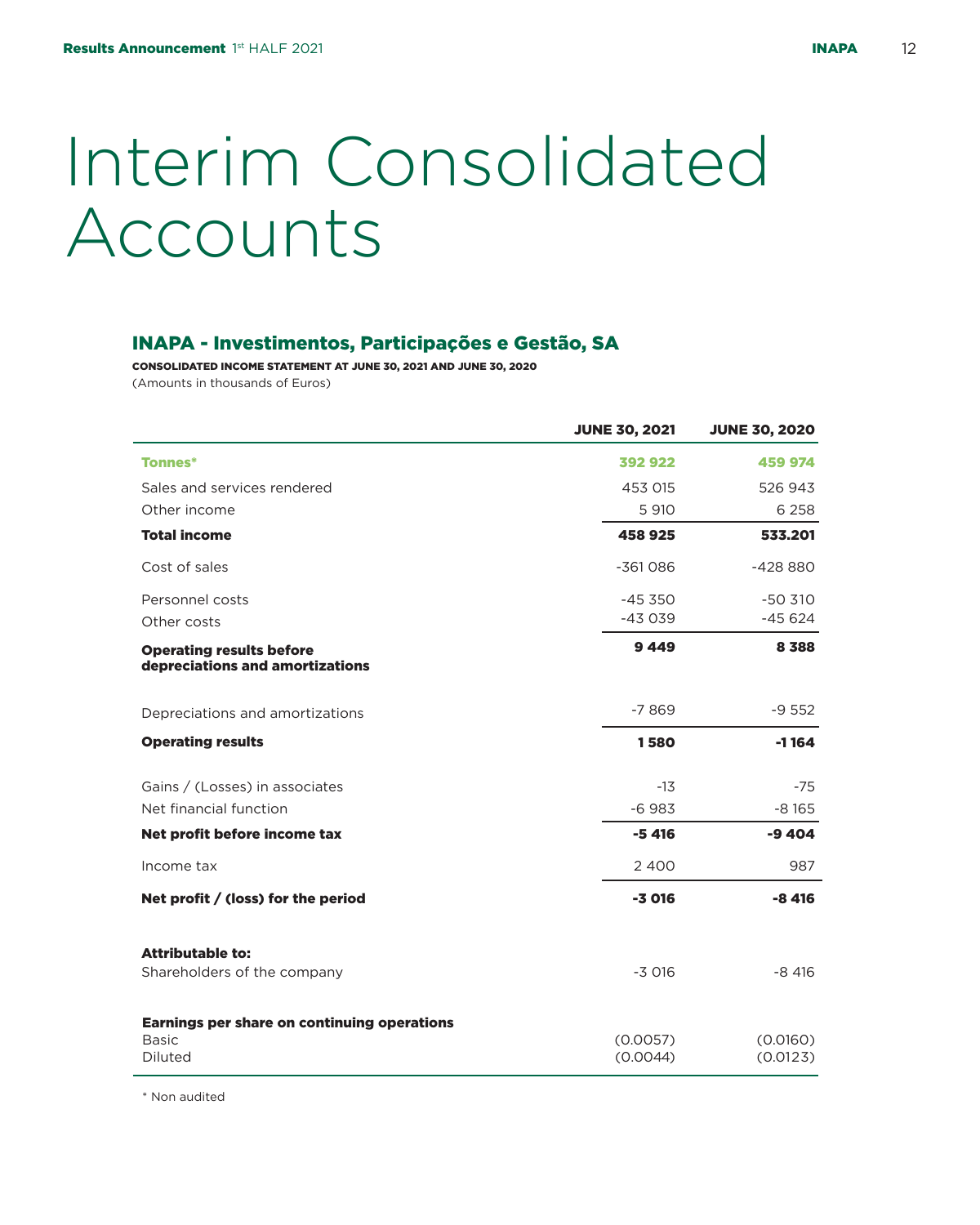## INAPA - Investimentos, Participações e Gestão, SA

CONSOLIDATED STATEMENT OF FINANCIAL POSITION AS OF JUNE 30, 2021 AND DECEMBER 31, 2020 (Amounts in thousands of Euros)

|                                                   | <b>JUNE 30, 2021</b> | <b>DECEMBER 31, 2020</b> |
|---------------------------------------------------|----------------------|--------------------------|
| <b>Assets</b>                                     |                      |                          |
| <b>Non current assets</b>                         |                      |                          |
| Tangible fixed assets                             | 58941                | 69 518                   |
| Goodwill                                          | 232 620              | 232 620                  |
| Right of use                                      | 29 6 29              | 31 538                   |
| Intangible assets                                 | 124 475              | 121 724                  |
| Investments in associate companies                | 2 3 7 2              | 2 3 8 5                  |
| Assets at fair value through profit or loss       | 119                  | 119                      |
| Other non current assets                          | 3 1 4 9              | 3514                     |
| Deferred taxed assets                             | 37 316               | 33 584                   |
| <b>Total non current assets</b>                   | 488 621              | 495 003                  |
| <b>Current assets</b>                             |                      |                          |
| Inventories                                       | 66 847               | 62 212                   |
| Trade receivables                                 | 127 469              | 115 6 21                 |
| Tax to be recovered                               | 6459                 | 11892                    |
| Other current assets                              | 44 516               | 33 262                   |
| Cash and cash equivalents                         | 9 117                | 9 3 5 4                  |
| <b>Total current assets</b>                       | 254 410              | 232 341                  |
| <b>Total assets</b>                               | 743 031              | 727 344                  |
| <b>SHAREHOLDERS' EQUITY</b>                       |                      |                          |
| Share capital                                     | 180 135              | 180 135                  |
| Share issue premium                               | 431                  | 431                      |
| Reserves                                          | 19 854               | 20 214                   |
| Retained earnings                                 | $-46240$             | $-30786$                 |
| Net profit for the period                         | $-3016$              | $-154$                   |
| <b>Total shareholders' equity</b>                 | 151 164              | 154 540                  |
| <b>LIABILITIES</b>                                |                      |                          |
| <b>Non current liabilities</b>                    |                      |                          |
| Loans                                             | 208 058              | 221462                   |
| Deferred tax liabilities                          | 48611                | 47 670                   |
| Provisions                                        | 5638                 | 7 1 1 9                  |
| <b>Employees benefits</b>                         | 23 806               | 24 316                   |
| Other non current liabilities                     | 31                   | 58                       |
| <b>Total non current liabilities</b>              | 286.144              | 300 625                  |
| <b>Current liabilities</b>                        |                      |                          |
| Loans                                             | 126 437              | 102 921                  |
| Trade payables                                    | 102 798              | 104 857                  |
| Tax liabilities                                   | 44 657               | 31011                    |
| Provisions                                        | 4883                 | 7 1 7 9                  |
| Other current liabilities                         | 26 948               | 26 2 11                  |
| <b>Total current liabilities</b>                  | 305723               | 272 179                  |
| <b>Total shareholders' equity and liabilities</b> | 743 031              | 727 344                  |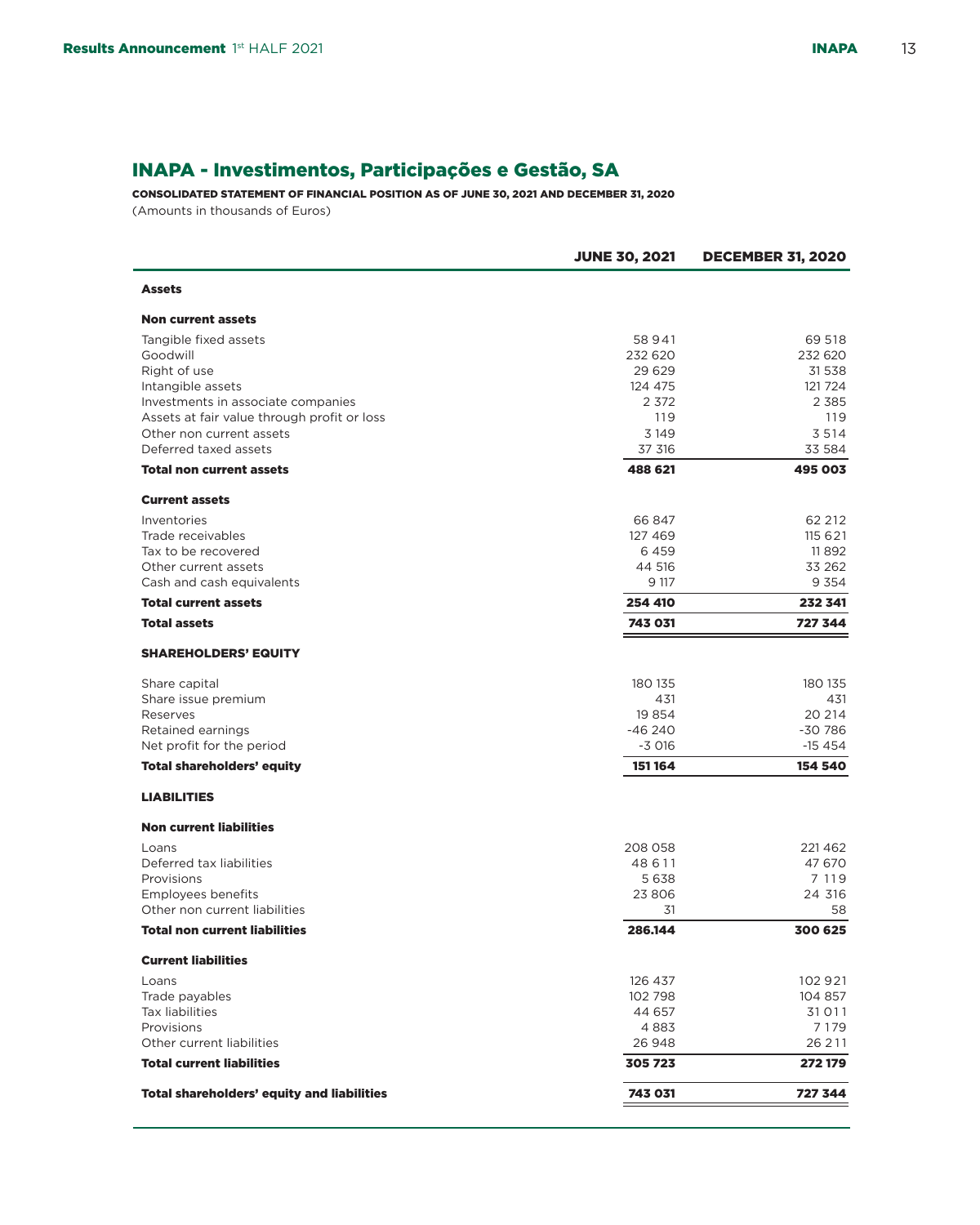# Additional Information

### WARNING

**State State** 

This document contains information and future estimates based on current expectations and management opinions deemed reasonable. Future estimates must not be considered historical facts and are subject to several unpredictable factors that may have an impact on future results.

Despite the fact that the above mentioned estimates represent current expectations,

investors, analysts and all those who may make use of this document are warned that future information is subject to uncertain factors and risks, of which many are difficult to forecast. All readers are warned not to attribute an inappropriate importance to future estimates and information. We exempt ourselves of any responsibilities concerning any future estimates or information.

Inapa is admitted to trading on the Euronext Stock Exchange.

Information about the company may be checked under the ticker INA LS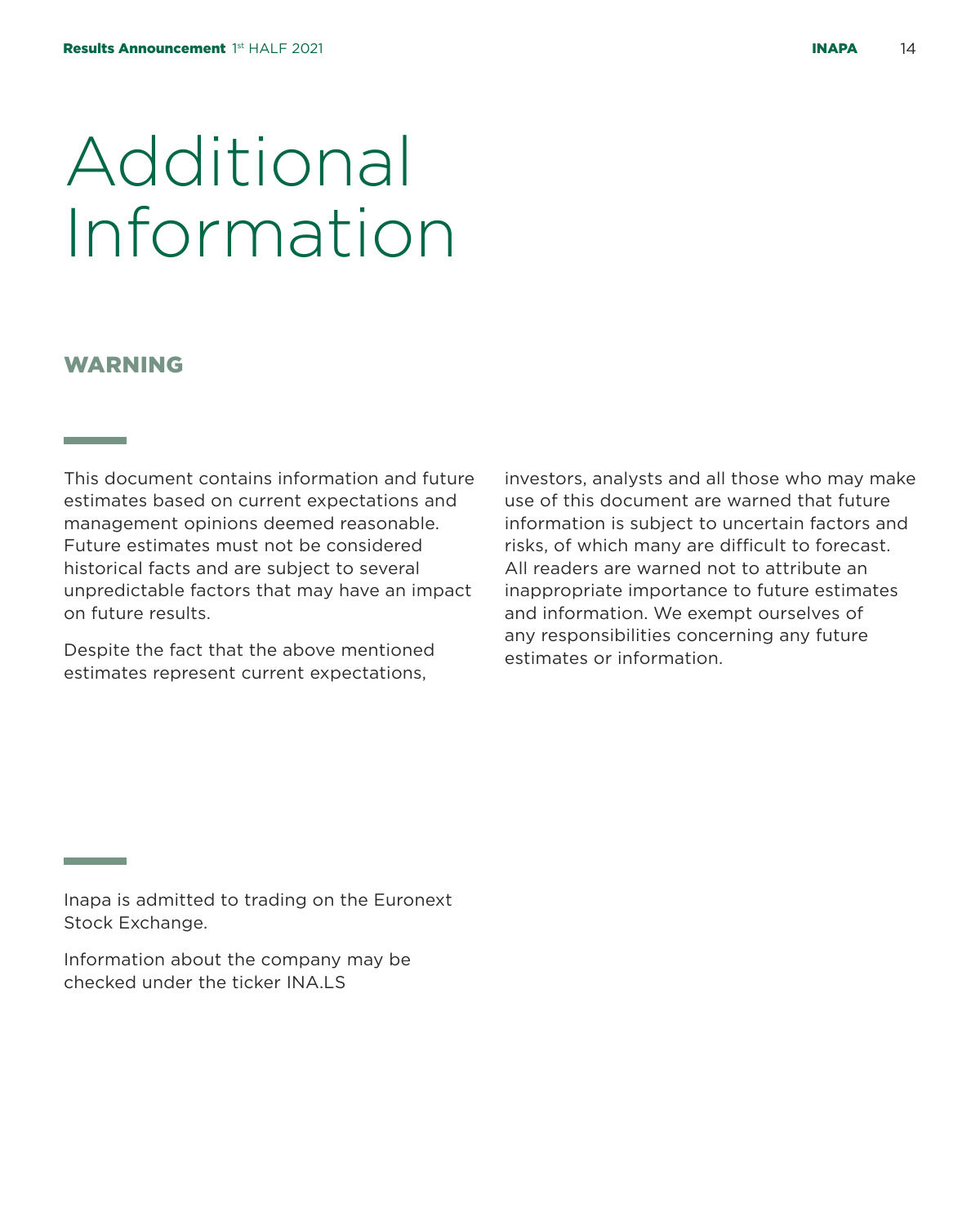#### INVESTOR RELATIONS

**Contract Contract** 

**Contract Contract** 

Hugo Rua hugo.rua@inapa.pt Tel.: +351 213 823 007

#### Inapa – Investimentos, Participações e Gestão, SA

Rua Braamcamp, 40 - 9ºDto 1250-050 Lisboa Portugal

REPORT AVAILABLE ON INAPA'S WEBSITE www.inapa.pt

**Contract Contract**